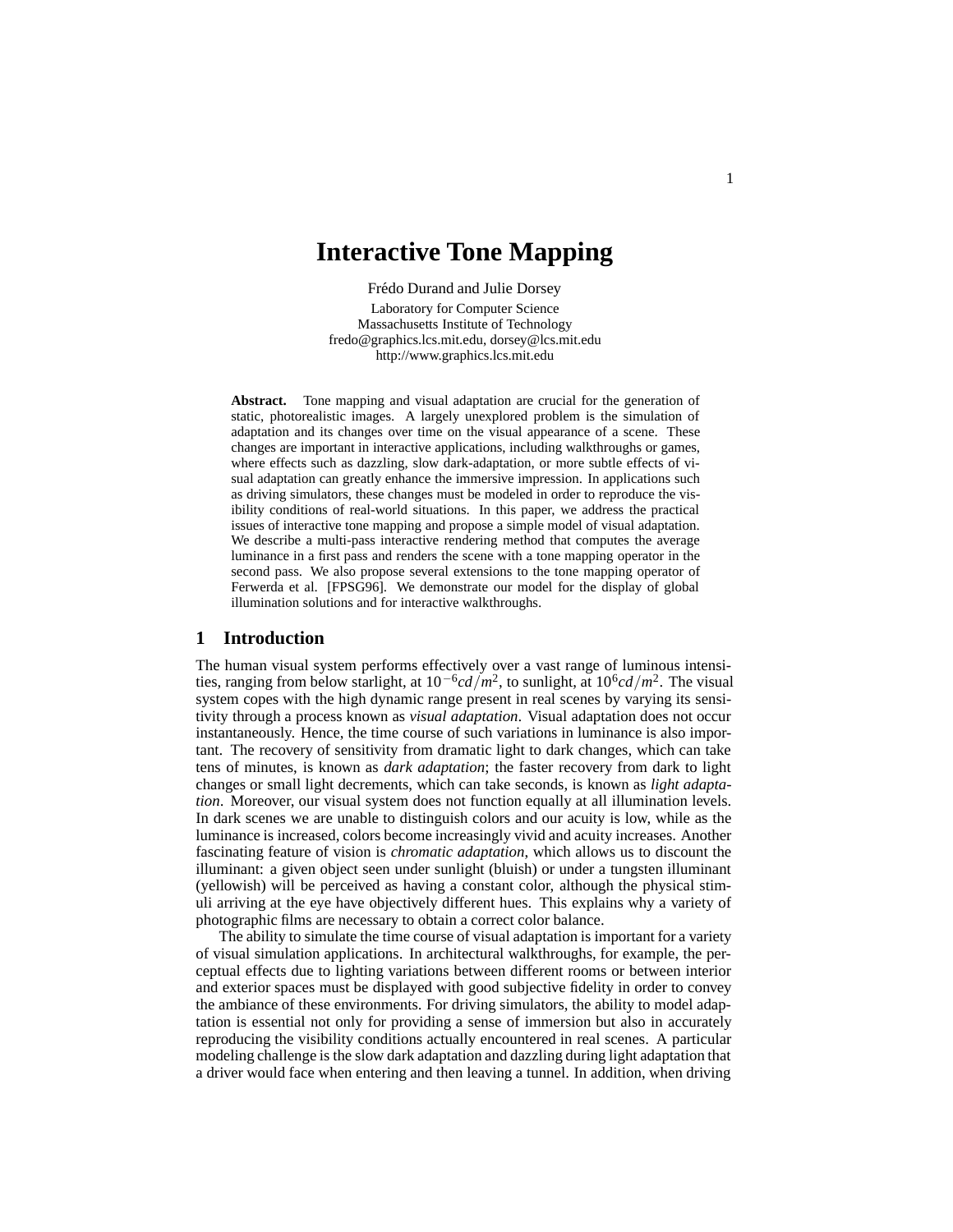at night, the visibility of traffic signs and traffic lights is a major concern. A similar need for modeling accuracy exists in the case of immersive VR safety training, for example for hazardous factories. The realism of games can also benefit from visual adaptation simulation. Because these applications also rely on 8 bits displays, the dynamic range cannot exceed two orders of magnitude. The use of Digital Mirror Devices or direct projection on the retina to obtain a higher dynamic range has however great potential.

In order to address the problem of mapping image luminances into the displayable range of a particular output device, a variety of *tone reproduction* operators have been developed [TR93, War94, CHS+93, Sch95, FPSG96, WLRP97, GTS+97, PFFG98, THG99, Tum99, TT99]. However, most existing tone mapping operators are based on steady-state viewing conditions and have been developed as post-processes for static images. They therefore do not model the time course of visual adaptation discussed above, with the notable exception of the work by Ferwerda et al. [FPSG96], which introduces a specific case of transient adaptation, and the forthcoming work by Scheel et al. [SSS00] and Pattanaik et al. [PTYG00]. As a result, although lighting simulation methods are able to simulate a variety of lighting effects, the display of the results still lacks an important part of the perceptual experience. In order to address this problem, the time component must be integrated into the tone mapping process to provide a faithful subjective impression for interactive visualization. This involves first understanding and modeling the mechanisms of human perception, and second being able to perform such a tone mapping interactively. The current paper focuses on the latter, while the former will be the subject of a companion paper [DD00].

This paper describes a system that performs tone mapping interactively. We take as input a 3D model with high dynamic range colors at vertices, and tone mapping is performed on-the-fly while the user walks through the scene. We present a simple model of light adaptation, and use flares to increase the subjective brightness of visible light sources, and simulate the loss of acuity in dark conditions.

### **1.1 Visual adaptation**

In this section we briefly review the mechanisms of visual adaptation. More detailed descriptions can be found in [Fer98, FPSG96, HF86, WECaS90].

The human eye has two different types of photoreceptors. *Cones* are responsible for sharp chromatic vision in luminous conditions, or the *photopic* range. *Rods* provide less precise vision but are extremely sensitive to light and allow us to see in dark conditions, or the *scotopic* range. Both rods and cones are active in moderately luminous conditions, known as the *mesopic* range.

*Light adaptation*, or simply *adaptation*, is the (fast) recovery of visual sensitivity after an increase or a small decrease in light intensity. Otherwise, the limited range of neurons results in *response compression* for (relatively) high luminances. This is why everything appears white during the dazzling observed when leaving a tunnel. To cope with this and to always make the best use of the small dynamic range of neurons (typically 1 to 40 [WECaS90]), sensitivity is controlled through *multiplicative* (gaincontrol) and *subtractive* mechanisms. In previous work on tone reproduction operators, all of these mechanisms are modeled as multiplicative; we make this general assumption in our work as well. It is reasonable for the steady state, however since subtractive and multiplicative mechanisms have different time-constants and different effects, they should be differentiated for a more accurate simulation of adaptation [DD00].

*Dark adaptation* is the (slow) recovery of sensitivity after a dramatic reduction in light. It can take up to tens of minutes. The classic example of this is the adaptation one experiences on a sunny day upon entering a theater for a matinée. Initially, everything inside appears too dark, and visual acuity is, at best, poor.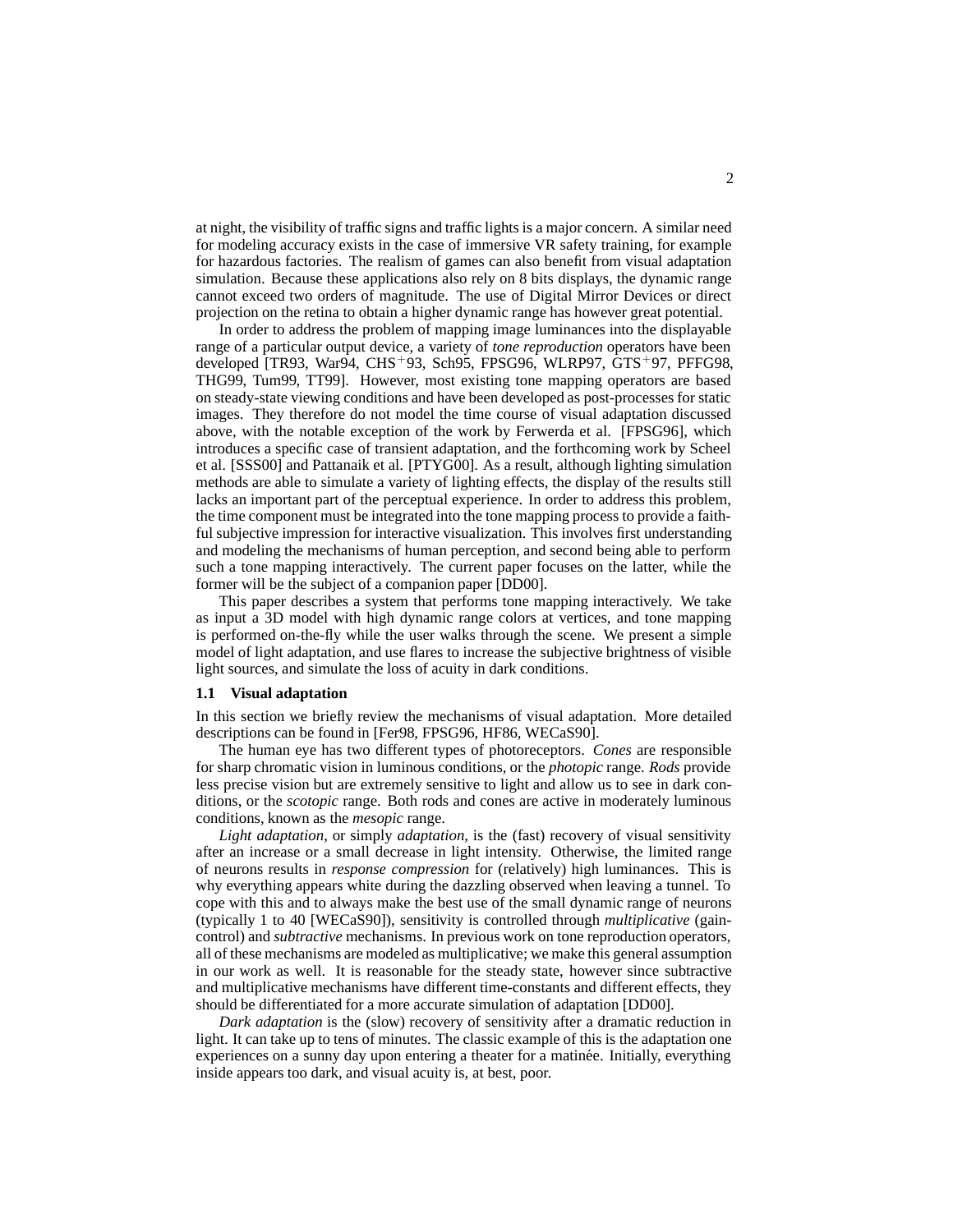Note that all of these mechanisms are local, i.e. they occur independently for single receptors or for small "pools" of receptors. In this paper, we will however make the assumption of a global adaptation state for the entire image. This is motivated by efficiency considerations, but also because considering local adaptation states is extremely challenging. The interaction between local adaptation and eye-gaze movements is very complex and is left as a subject of future research. However, choosing a single *adaptation level* (or "average" light intensity) is not trivial, as we will discuss in Section 4.

*Chromatic adaptation* allows us to perceive objects as having a constant color, even if they are observed under illuminants with varying hues. This type of adaptation involves mechanisms in the retina as well as higher level mechanisms [Fai98]. It can be reasonably modeled as a different gain-control for each cone type, which is called *Von Kries adaptation*. Chromatic adaptation can be complete or partial and takes approximately one minute to completely occur [FR95]. One of the fascinating aspects of this type of adaptation is that it is not driven by the average color of the stimulus, but by the color of the illuminant: our visual system is somehow able to distinguish the color of the illuminant and discount it, similar to the function of the white balance feature of camcoders [DL86, Fai98, Bre87].

### **1.2 Previous work**

A comprehensive review and discussion of the issues in tone mapping can be found in the thesis by Tumblin [Tum99]; we review issues pertinent to our operator below.

Tone mapping operators can be classified into two categories: *global* and *local*. Global operators use the same function for each pixel to map physical radiances into image colors, while local operators vary the mapping across the image. The simplicity of global methods makes them more suitable for interactive applications than local methods. The classic tone reproduction process used in photography, film, and printing is global, using an *S*-shaped response [Hun95].

Tumblin and Rushmeier [TR93] brought the issue of tone reproduction to the attention of the graphics community. Their global tone mapping operator preserves the impression of *brightness*. Ward's *visibility* preserving operator [War94] ensures that the smallest perceptible intensity difference ("Just Noticeable Difference") in the real scene will correspond to the smallest perceptible difference in the image.

Ferwerda et al.'s global visibility preserving operator [FPSG96] accounts for the transition between achromatic night vision and chromatic daylight vision. In addition, this model introduces the time course of dark and light adaptation for two specific conditions: 1) the sudden transition from a steady illuminated scene to a dark scene and 2) the transition from a completely dark scene to a steady illuminated scene. This model also simulates the loss of acuity for low-light vision. Our work builds on this operator in several respects. In particular, we introduce a more psycho-physically based formula for mesopic conditions, and add a blue-shift to improve the appearance of dark scenes. We also introduce models for transient light adaptation and chromatic adaptation. Finally, we improve their formula for the loss of acuity.

Ward-Larson et al. [WLRP97] propose a very efficient and elegant tone mapping operator based on histogram adjustment. Tumblin et al. [THG99] present two original methods; in the first one they decompose an image into *layers*, such as reflectance and illumination. They apply a compression of the high dynamic range only to the illumination layer. In the second method, the adaptation level is specified by the area of interest (*fovea*) which the user selects with a mouse.

On the other hand, local operators  $[CHS+93, Sch95, PFFG98, TT99]$  use a different mapping for each pixel, typically depending on the intensity of its surrounding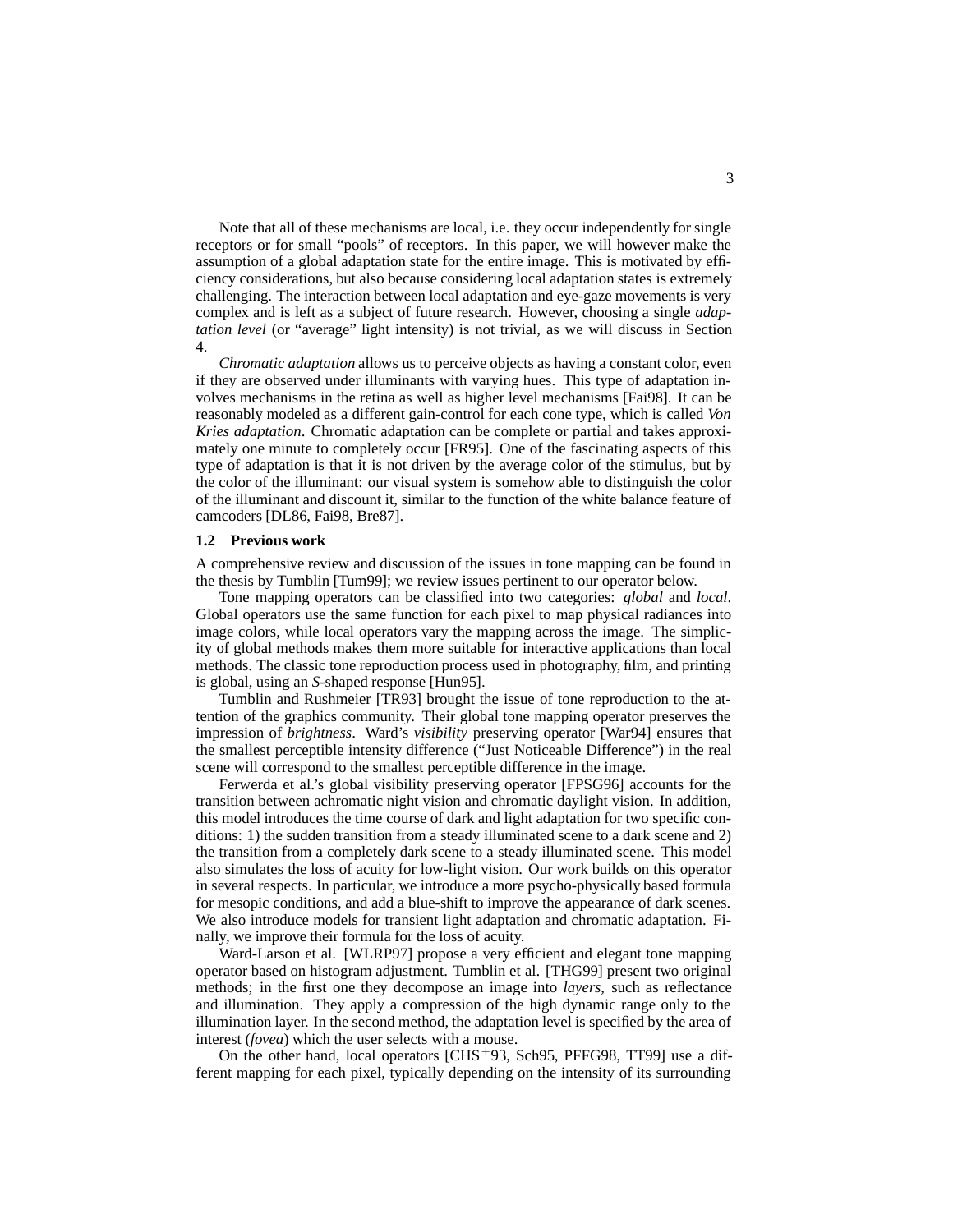pixels. They are more computationally demanding and are currently not well suited for interactive implementations. The method by Pattanaik et al. [PFFG98] is nonetheless of interest for our work, as it is the only operator that takes chromatic adaptation into account.

The modeling of flares and glares [NKON90, SSZG95, WLRP97, MH99] is an additional method to increase the subjective brightness of parts of the image, such as those containing light sources. In addition, they simulate the loss in visual sensitivity in the direction of strong sources.

All the methods presented so far are applied in a post-processing phase, which takes high dynamic range images as input. Recently, Scheel et al. [SSS00] have proposed a system that performs tone mapping on-the-fly for radiosity solutions with high dynamic range colors at the vertices. They compute the adaptation level using samples obtained through ray-tracing and perform interactive tone mapping using the texturing hardware: the tone mapping function is computed for each frame and stored as a texture. We present an interactive system based on an alternative approach. Our system provides a more general tone mapping operator, albeit at the expense of speed. Pattanaik et al. also recently proposed a simplified model of dynamic adaptation [PTYG00]. However, they do not address interactive applications.

## **2 System architecture**



**Fig. 1.** Architecture of the interactive tone mapping process.

Fig. 1 presents an overview of our interactive system. We take as input a 3D scene with high dynamic range colors at the vertices (typically the output of a lighting simulation, such as radiosity) and a set of point-light sources. We employ a multipass scheme in which we compute the adaptation level, then map this to the displayed colors for each frame, and finally, add flares to improve the appearance of the light sources (Fig. 1). A filtering step is then applied to simulate the loss of acuity due to dim conditions.

As discussed earlier, we consider a single world adaptation level  $L_{wa}$  for each frame. This level is computed by first displaying the scene with the log of the colors for each vertex, as will be described in Section 4. This adaptation level is used to drive our timedependent tone mapping approach that we describe in Section 3. Although we describe our system with this particular tone mapping operator, we have also experimented with other global tone mapping operators [TR93, Tum99, War94, FPSG96, DD00]. Next, we render the actual frame. The scene geometry is sent to the graphics pipeline, and the color of each vertex is mapped on-the-fly (Section 5).

The special case of light sources is crucial to convey a faithful lighting experience. In Section 6 we present our interactive implementation of flares [SSZG95], with a careful treatment of their visibility. Finally, we perform a post-process on the image to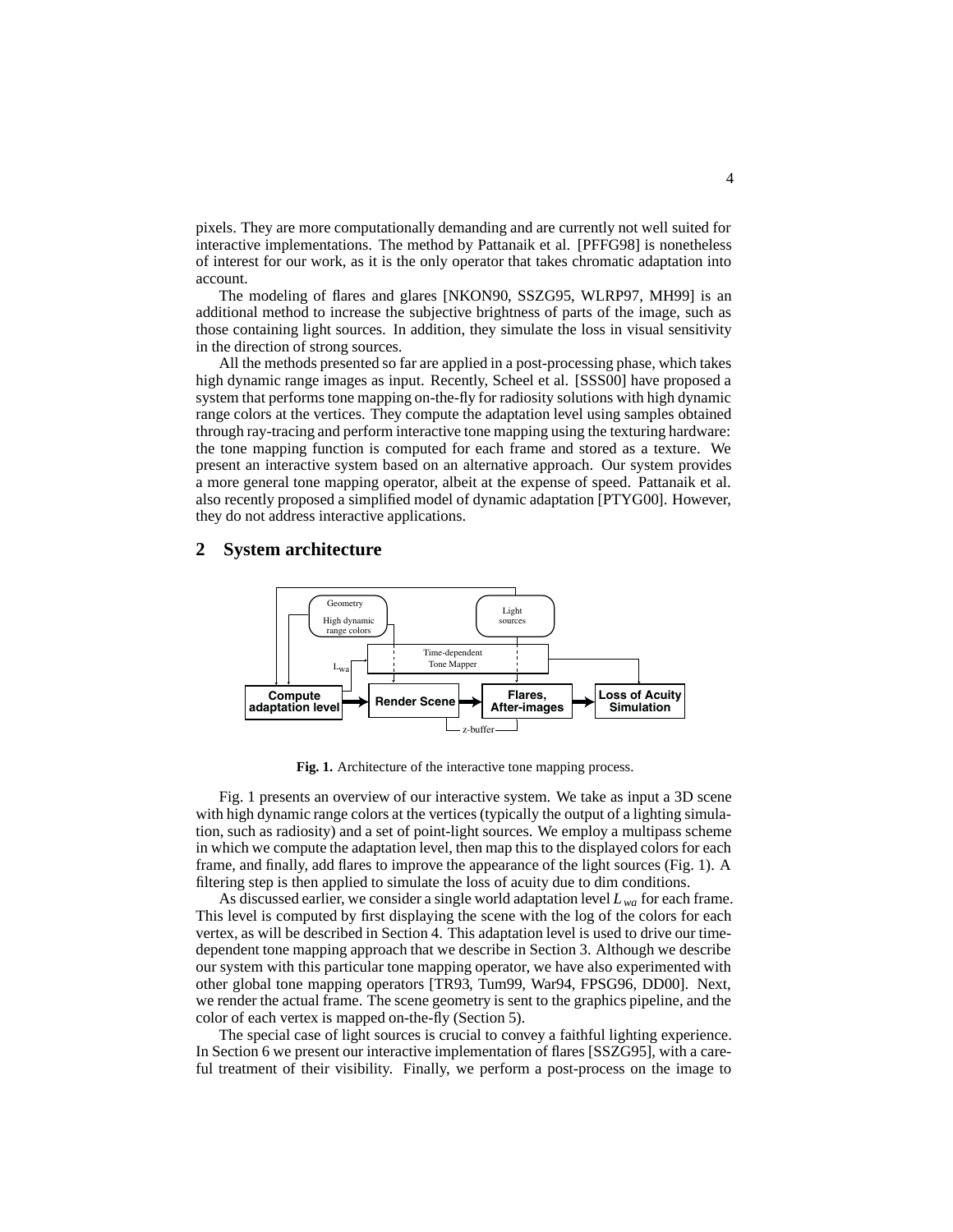simulate the loss of sensitivity due to dim conditions [FPSG96] (Section 7).

#### **2.1 Quantities and units**

We briefly summarize the quantities, units, and notation that we will use throughout the remainder of the paper. Quantities corresponding to the scene (world) will have the subscript *w*, while displayed quantities will have the subscript *d*. The *R* and*C* subscripts will correspond to rods and cones respectively.

For efficiency reasons, our implementation makes the severe assumption that the three RGB components correspond to the three cone types. It is well known that this assumption is not valid for applications where the accuracy of color reproduction is crucial [Hun95, Fai98]. To compensate for this approximation for applications requiring more accuracy, a matrix color transform can be performed at the end of the tone mapping process. The colors in the scene are denoted by  $r_w, g_w, b_w$  and are expressed in  $cd/m^2$ , the same units as all other quantities. See e.g. [PS86] for conversions. The displayed color is  $r_d$ ,  $g_d$ ,  $b_d$ .

We use a rod input component  $s_w$  for the scotopic range, which in practice is computed using the linear combination given by Pattanaik et al. [PFFG98]. If spectral data are available, a more accurate value could be used (see e.g. [WS82]).

*L* denotes a luminosity, either the standard formula  $L_C = 0.33 * r + 0.71 * g + 0.08 * b$ for the cone system, or  $L_R = s$  for the rod system. Adaptation levels will be expressed as  $L_a$ , with various subscripts as described above. We use *t* to represent time, and  $\varepsilon$  to represent thresholds.

### **3 Time-dependent tone mapping**

The tone mapping operator that we employ builds on the one developed by Ferwerda et al. [FPSG96]. We propose several improvements, including a blue-shift for viewing night scenes and chromatic adaptation. In addition, we extend this operator to timedependent tone mapping by incorporating a simple model of visual adaptation.

### **3.1 Review of Ferwerda et al.'s operator**

As is the case with Ward's operator [War94], this method uses a global scale-factor:  $L_d = m L_w$ . It is based on *threshold mapping*: the threshold in the real scene  $\epsilon(L_{wa})$ is mapped onto the threshold of the display  $\varepsilon(L_{da})$ . The scaling factor used is thus  $m = \frac{\varepsilon(L_{da})}{\varepsilon(L_{wa})}$ . The thresholds for rods and cones respectively are:

$$
\log \epsilon_R(L_{aR}) = \begin{cases}\n-2.86 & if \log L_{aR} \le -3.94, \\
\log L_{aR} - 0.395 & if \log L_{aR} \ge -1.44, \\
(0.405 \log L_{aR} + 1.6)^{2.18} - 2.86 & otherwise.\n\end{cases}
$$
\n(1)

$$
\log \varepsilon_C(L_{aC}) = \begin{cases}\n-0.72 & if \log L_{aC} \le -2.6, \\
\log L_{wa} - 1.255 & if \log L_{aC} \ge 1.9, \\
(0.249 \log L_{aC} + 0.65)^{2.7} - 0.72 & otherwise.\n\end{cases}
$$
\n(2)

Since the observer viewing the display is assumed to be in the photopic state, the scale factor computed for rods uses the threshold of the cones in the display state  $m_R = \frac{\epsilon_C(L_{dac})}{\epsilon_R(L_{waR})}.$ 

Two responses are computed: one chromatic for the cone system and one achromatic for the rod system. These responses are then added, and a factor *k* is used to simulate the loss of rod sensitivity in the mesopic range: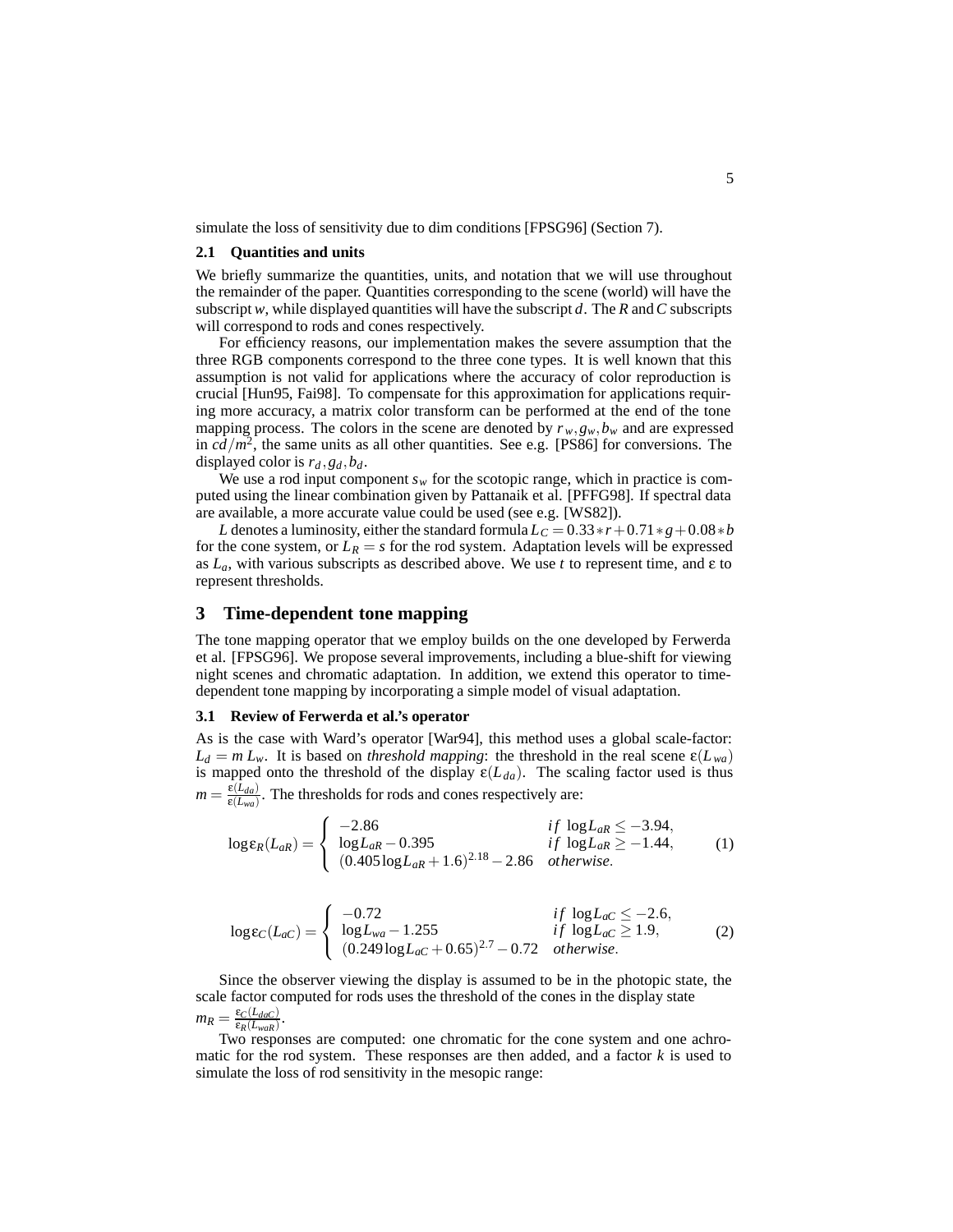$$
r_d = m_C r_w + k m_R s_w
$$
  
\n
$$
g_d = m_C g_w + k m_R s_w
$$
  
\n
$$
b_d = m_C b_w + k m_R s_w
$$
\n(3)

The original Ferwerda et al. model uses the following formula for  $k$  [FP00]:  $k =$  $\left(1 - \frac{L_{wa}/2 - 0.01}{10 - 0.01}\right)^2$  clamped to between 0 and 1. However, this formula is an approximation and has no perceptual basis.

#### **3.2 Improvements**

We replace their formula for the mesopic factor  $k$  by the saturation function used by Walraven and Valeton to fit the rod threshold for higher luminances [WV84]:

$$
k = \frac{\sigma - 0.25 L_{waR}}{\sigma + L_{waR}},\tag{4}
$$

clamped to 0, where  $\sigma = 100 \text{ cd/m}^2$ . (The whole formula (18) of [WV84] could also be used in place of Eq. 1. We have chosen to keep Eq. 1 to minimize the changes to Ferwerda et al.'s operator [FPSG96].)

Night scenes are often represented with a blue hue in paintings and cinema [Mil91]. Indeed, Hunt notes that the subjective hue of colors undergoes a blue shift for dark scenes [Hun52]. Hunt's data show that the subjective color of a white sample in very dark conditions has a CIE hue of  $x = 0.3$ ,  $y = 0.3$  — that is, a normalized  $RGB =$ (1*.*05*,*0*.*97*,*1*.*27) on a typical NTSC display. This is further discussed by Trezona [Tre70] who suspects that rod signals are interpreted as slightly bluish. Indeed, rods share many neural pathways with short wavelength cones. Based on these conclusions, we use the following formula to model the blue shift:

$$
r_d = m_C r_w + 1.05 k m_R s_w
$$
  
\n
$$
g_d = m_C g_w + 0.97 k m_R s_w
$$
  
\n
$$
b_d = m_C b_w + 1.27 k m_R s_w
$$
\n(5)

Note that a bluer color can be used for a more dramatic effect.

### **3.3 A simple model of light adaptation**

In this paper we present only a model for light adaptation, since the time constants involved in dark adaptation (up to tens of minutes) make it less important for walkthroughs, unless accurate visibility is required. Moreover, the complex mechanisms required to simulate dark adaptation are beyond the scope of this article.

For simplicity and like previous authors [FPSG96, War94], we simulate both multiplicative and subtractive light adaptation as the multiplicative gain-control *m* described in the previous section.

The transient recovery of sensitivity is simulated using exponential filters on the values of *m*:  $\frac{dm_R}{dt} = \frac{m_{R \text{ steady}} - m_R(t)}{\tau_R}$  and  $\frac{dm_C}{dt} = \frac{m_{C \text{ steady}} - m_C(t)}{\tau_C}$ , where  $m_{\text{steady}}$  is the scaling factor in the steady state (Eq. 2 and 1). Using data from [Ade82, HBH87] we use  $\tau_R = 0.4$  *sec* for rods and  $\tau_C = 0.1$  *sec* for cones.

### **3.4 A simple model of chromatic adaptation**

The achromatic cone scaling factor  $m<sub>C</sub>$  obtained from the light adaptation must be adapted for each cone type in order to account for chromatic adaptation. We first describe the adaptation correction in the steady state before describing its time-course.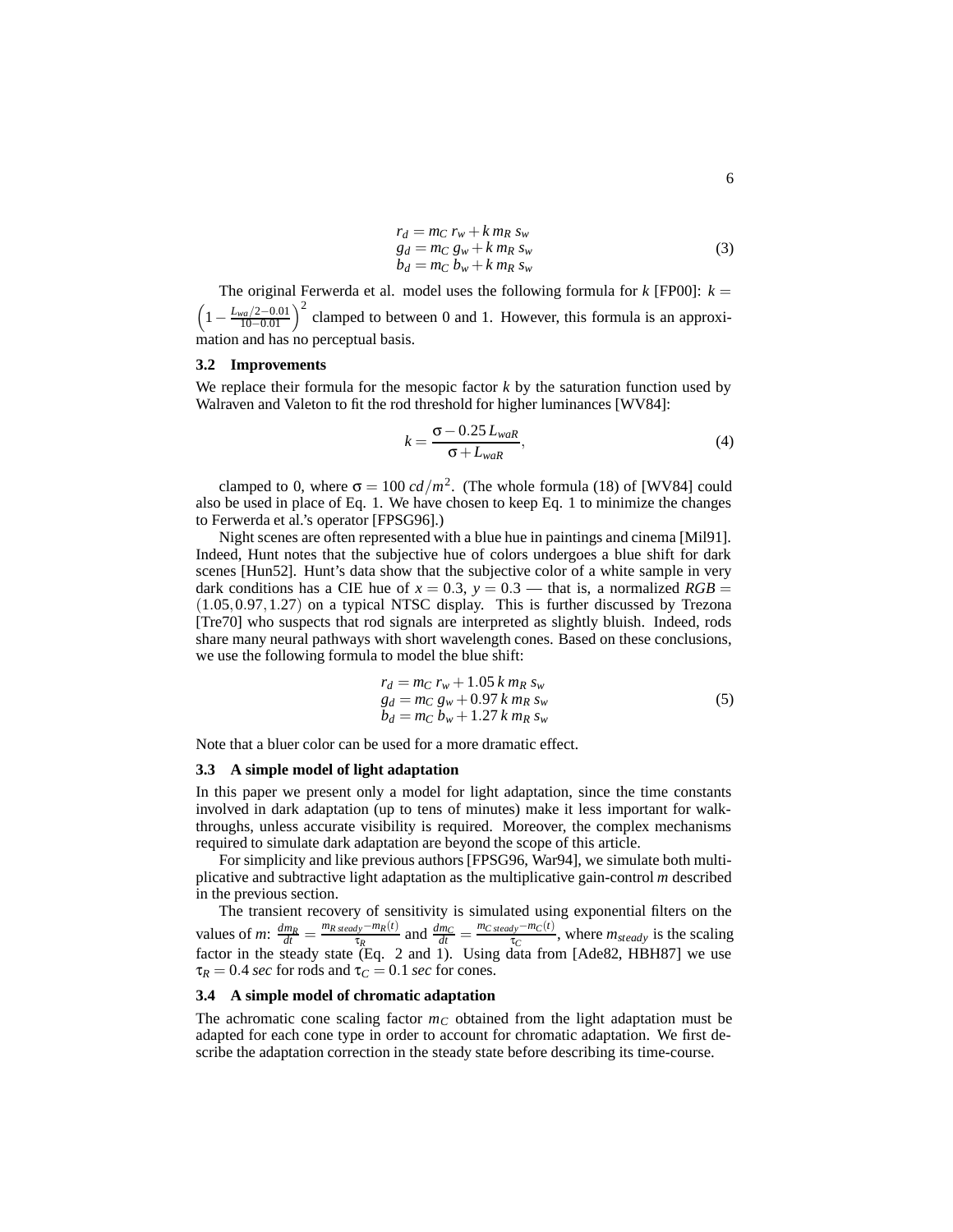Chromatic adaptation is driven mainly by the chromaticity of the illuminant, or equivalently, by the normalized chromaticity of a white object,  $(r_{wa}, g_{wa}, b_{wa})$ . The effect of the reflectances present in the scene is weak [Bre87, Bäu99]. In this paper, we assume a complete chromatic adaptation:

$$
r_d = \frac{m_C}{r_{wa}} r_w + 1.05 \, k \, m_R \, s_w \ng_d = \frac{g_{w_G}}{g_{w_G}} g_w + 0.97 \, k \, m_R \, s_w \nb_d = \frac{g_{w_G}}{b_{wa}} b_w + 1.27 \, k \, m_R \, s_w
$$
\n(6)

Chromatic adaptation takes more than one minute to complete, but most of it is complete in a matter of seconds [FR95]. We use an exponential filter on the values  $(r_{wa}, g_{wa}, b_{wa})$  with time constant  $\tau_{chroma} = 5$  *sec.* 

## **4 Adaptation level computation**

### **4.1 Interactive implementation**

To compute the adaptation level, we first render a version of the scene in which each vertex is assigned a color corresponding to the log of its high-dynamic range color  $(\log r_w, \log g_w, \log b_w)$ . The log of the rod intensity is mapped to the alpha channel. A lower resolution image can be used for this pass; in practice, we use  $64 \times 64$  or  $128 \times 128$ . If LODs are available, coarser versions are used for acceleration.

As aforementioned, chromatic adaptation depends on the color of the illuminant, not on the color of the objects of the scene. Brown has moreover shown that the pixels of an image usually do not average to grey [Bro94]. We thus do not exactly use the log of the colors of the vertices. Instead, the chromaticity  $(r_{ill}, g_{ill}, b_{ill})$  of the incoming light (irradiance) is instead used together with the luminance of the outgoing light, in a way similar to Neuman et al. [NMNP98]. The color used for each vertex is then:

# $\log\left(\frac{L_w}{L_{ill}} r_{ill}\right), \log\left(\frac{L_w}{L_{ill}} g_{ill}\right), \log\left(\frac{L_w}{L_{ill}} b_{ill}\right)$

These values are linearly mapped from [−6*,*6] to [0*,*1]. If, following Ward [War94], we use a non-weighted average, we simply compute the mean value of the pixels. Similarly, the histogram of scene values can be computed.

Building on Tumblin et al. [THG99] and Scheel et al. [SSS00], we also can take advantage of the observer's gaze and use a weighted average. For this, we alpha-blend the log-rendered scene with a texture containing the weights. See the following section for a discussion of the metering strategies. The texture is then rendered alone to compute the total of the weights (i.e. the normalization factor). See Fig. 2(a) in the Appendix for an example.

### **4.2 Exposure metering**

As discussed by Scheel et al. [SSS00], computing the adaptation level is very similar to exposure metering for photography. This analogy also shows the complexity of the problem, since metering is one of the hardest tasks a photographer confronts. To illustrate this difficulty, today's state-of-the-art automatic metering system, Nikon's widely acclaimed 3D matrix system [Nik00], collects metering data from eight zones of the picture, computes contrast between these zones, and then uses distance, color, focus information, and a database of 30,000 images to choose the best exposure!

More typical measurements usually involve a centered weighted average. Nikon's weighted centered metering uses 75% of the weight in the 12mm center of a 24x36 film [Nik00]. This is the solution that we generally use, however, spot-centered metering is also available using Gaussian weights.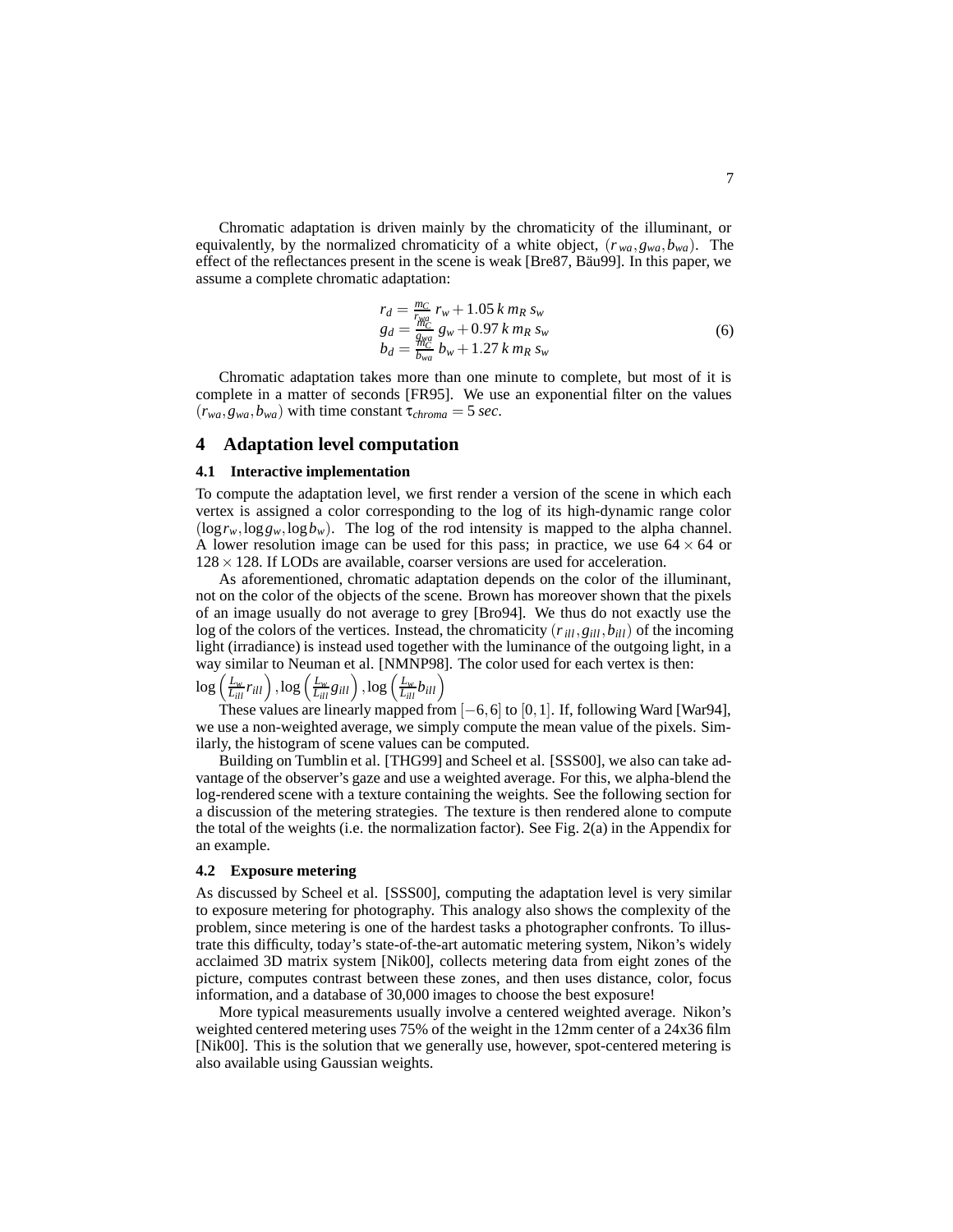## **5 On-the-fly tone mapping**

Once the adaptation levels have been used to update the tone mapper, the scene is rendered as usual, and the displayed colors of the vertices are computed on-the-fly with our tone mapping operator.

We accelerate tone mapping by caching the function in Look–Up-Tables. This is not crucial for simple tone mapping operators such as the one described in this paper, but it is more important if gamma-correction or more complex operators are used, such as those described in [TR93, DD00]. The tables are re-computed once for each frame and are indexed by the logarithm of  $r_w$ ,  $g_w$ ,  $b_w$  and  $s_w$ . We use 2000 values for the whole  $10^{12}$  range, which provides enough resolution [SFB92]. We thus do not have to use interpolation between the two closest entries in the table.

### **6 Light sources**

### **6.1 Flares**

Flares have been shown to be of great importance in increasing the subjective dynamic range of images [NKON90, SSZG95]. We have implemented an interactive version of the Spencer et al. method [SSZG95]. This method convolves the scene's high-dynamic range pixels with a filter based on psycho-physical models consisting of the following basis functions, where *lambda* is the wavelength in *nm* and θ the angle in *radians*:

$$
f_0(\theta) = 2.61 * 10^6 e^{-\left(\frac{\theta}{0.02}\right)^2} \quad f_1(\theta) = \frac{20.91}{(\theta + 0.02)^3}
$$
  
\n
$$
f_2(\theta) = \frac{72.37}{(\theta + 0.02)^2} \quad f_3(\theta, \lambda) = 436.9 \frac{568}{\lambda} e^{-(\theta - 3\frac{\lambda}{568})^2}
$$
(7)

The filter used to convolve the scene is then a weighted average of these basis functions, each *fi* having weight *wi*. Spencer et al. propose three different filters (i.e. three sets of weights) for photopic, mesopic, and scotopic conditions. Based on their conclusions, we assume that the weights of the different sorts of flares depend on the pupil diameter *D* (in *mm*). We propose the following formulas, which are linear interpolations between their three sets of weights:

$$
w_1 = 0.478
$$
  
\n $w_2 = 0.138 + 0.08(D(L_{wa}) - 2)/5$   
\n $w_3 = 0.033(D(L_{wa}) - 2)/5$   
\n $w_0 = 1 - w_1 - w_2 - w_3,$  (8)

where  $D(L_{wa}) = 4.9 - 3 \tanh(0.4 \log(0.5(L_{waR} + L_{waC}) + 1))$  [SSZG95].

### **6.2 Interactive Flares**

When applied to the whole image, flares are costly and moreover require floating point values for pixels. We thus restrict the addition of flares to light sources. The implementation of interactive flares usually uses textured polygons facing the viewpoint [MH99]. Unfortunately, this causes artifacts since the flares are then tested for occlusion as well, although their visibility should depend only on the visibility of the point light source.

To cope with this, we first render all the geometry, then read the z-buffer and use it in software to query the visibility of the light sources. The hardware z-buffer is disabled, and a flare is rendered only if the pixel corresponding to the point light source has a depth lower or equal to the depth of the light source. Alternatively, ray-casting or, even better, hardware occlusion-culling flags, could also be used if available.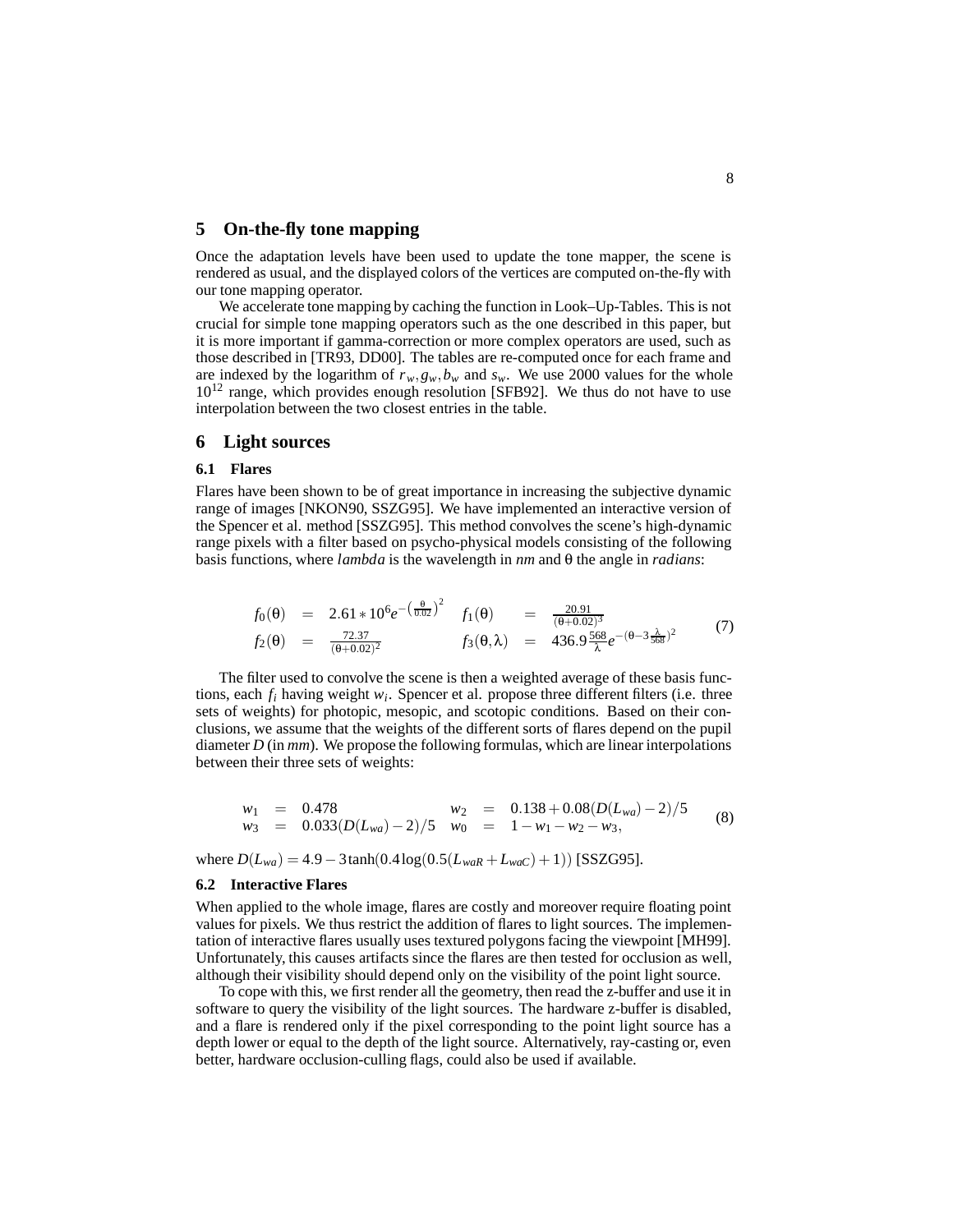| $L_{wa}$<br>$m^2$<br>cd | -<br>ن ر               | -<br>◡ | $ -$<br>ر… | −   | ر د |      | $\sim$<br>$-U.$ | IU.    | 0.5  |     | ر… | L  | ∽<br>ل ـ ـ ـ |    |
|-------------------------|------------------------|--------|------------|-----|-----|------|-----------------|--------|------|-----|----|----|--------------|----|
| ω<br>cvc<br>deg         | ⊷<br>$\mathcal{L}$ . 1 | ر دیگر | 4.1        | ◡.◡ |     | 10.J | ن ک             | ر. ے ر | 38.5 | 43. | 46 | 48 | 48.8         | 50 |

**Table 1.** Tabulated data from Shaler's acuity experiments [Sha37], expressing maximum visible spatial frequency ω vs. adaptation luminance *Lwa*.

### **7 Loss of visual acuity**

Ferwerda et al. simulate the loss of acuity in low light by applying a 2D Gaussian blur filter *g* to the image [FPSG96]. They base the size of the filter on data from Shaler [Sha37] (see Table 1). They choose the filter at the given adaptation level *L waR* such that the highest perceptible frequency  $\omega(L_{w a R})$  for a grating with high contrast as used by Shaler (black and  $L_{w a R}$ ) is displayed at the scotopic threshold  $\varepsilon_R(L_{w a R})$ . Using capitals for the Fourier transform, this gives:

$$
G(\omega(Lwa)) = \frac{\varepsilon_R(L_{waR})}{L_{waR}} \tag{9}
$$

Unfortunately, with this formula, blurring does not always increase when the luminance decreases. At very low light levels,  $\frac{\varepsilon_R(L_{w a R})}{L_{w a R}}$  increases with light decrements:  $\varepsilon_R(L_{\text{waR}})$  becomes constant as absolute sensitivity is reached, and the ratio increases. This means that the cutoff frequency is reduced to a lesser degree, which results in images that are less blurry for darker scenes. To cope with this, we use the constant ratio 10−0*.*<sup>395</sup> computed from the linear portion of the rod threshold function (Eq. 1).

If  $a(L_{\text{war}})$  defines the width of our Gaussian and *r* is the radius, leaving the parameter  $L_{w a R}$  for clarity, we have the unit volume 2D Gaussian  $g(r) = a^2 e^{-\pi (ar)^2}$ , and we want:  $G(\omega) = 10^{-0.395}$ . Since the Fourier transform of a Gaussian is also a Gaussian<sup>1</sup>, we obtain

$$
\frac{1}{a^2}a^2e^{-\pi\frac{\omega^2}{a^2}} = 10^{-0.395}
$$
\n
$$
\frac{\omega}{a} = \sqrt{\frac{-\ln 10^{-0.395}}{\pi}}
$$
\n(10)\n
$$
a = 1.86 \omega.
$$

We use hardware convolution, available in OpenGL 1.2 and on SGI machines, to perform this Gaussian blur. We use the tabulated version of  $\omega$  given in Table 1 with linear interpolation. The values of *a* and ω must be converted into pixels using the perspective field of view *f ov* and display resolution *width pixel*.

$$
a_{pixel^{-1}}(L_{waR}) = 1.86 \omega(L_{waR}) * fov/width_{pixel}
$$
\n(11)

For efficiency purposes, we apply convolution only when necessary (in practice when *apixel*−<sup>1</sup> is smaller than 1 *pixel*−1), and we interpolate between 1 and 1.1 *pixels*−<sup>1</sup> to obtain a smooth transition. The additional cost of convolution could then be compensated for by the use of coarser levels of detail. We plan to implement this solution in the near future.

Like Ferwerda et al., our implementation assumes a fixed distance between the viewer and the display. If a tracking of the observer's position is available (e.g. as in CAVE systems), it can be used to change Eq. 11 for each frame.

<sup>&</sup>lt;sup>1</sup>Note that we use the definition of the Fourier transform given by Bracewell [Bra95] pp. 140-154, which is consistent with our definition of ω.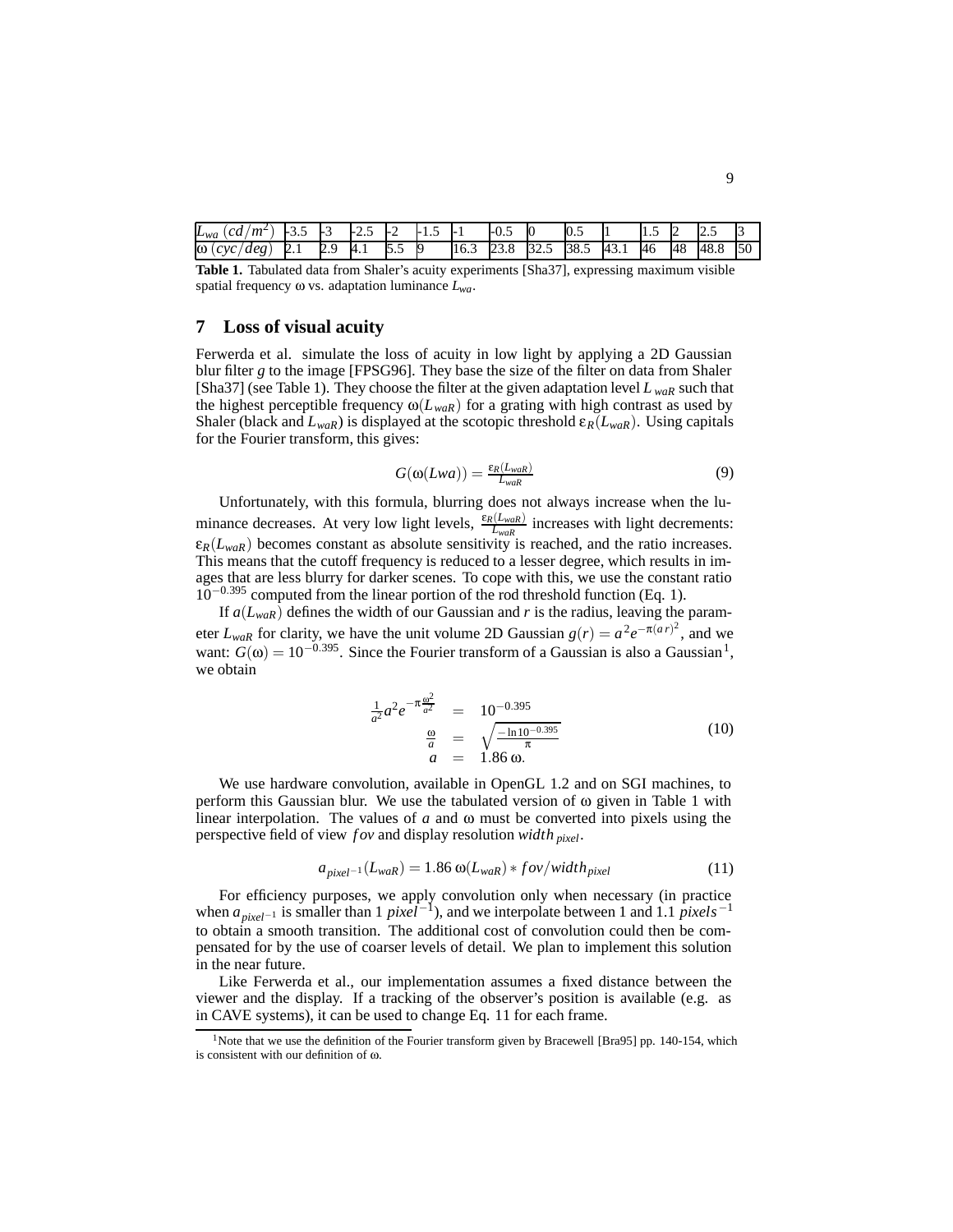## **8 Results**

We have tested our system on the output of a radiosity global illumination program. All of the results presented are rendered directly from 3D geometry on a Silicon Graphics Onyx2 Infinite Reality using one R10K processor, with the method described in the paper.

Our examples include a street at night with a car passing by (Fig. 2(a), see Appendix), a walk from the outside to the inside of a house with both yellowish incandescent and neon lighting, an indoor scene with light turned on (Fig. 4) and off. We typically obtain a framerate of 30Hz for the 11,000 triangle scenes, and 6 Hz for a 80,000 triangle model.

Fig. 3 illustrates the importance of using the chromaticity of the light source and not the average chromaticity of the image. The log of the color used in the first pass to compute the adaptation level of Fig. 3(c) is computed with our method.

Our experiments suggest that maintaining a high frame rate (at least 30 Hz) is important. Since light adaptation has small time-constants, a smooth frame rate greatly improves the transient effects. Simple optimizations should be implemented in our system. For example, radiosity meshes are usually too finely subdivided, we use no triangle strips and the levels of detail we use for the adaptation level computation only decrease the polygon count by a factor of 2.

As far as metering is concerned, weighted centered metering is better when the user explores the environment, but uniform average provides a smoother variation of the adaptation level and is more suitable for architectural walkthroughs. Coupling the adaptation level metering with a gaze tracking system would certainly permit optimal results.

The loss of acuity convolution causes the frame rate to drop from 30Hz to 7.5Hz on the gallery scene. It is effective only for dim scenes (below 1.5 log  $cd/m^2$ , with a 50<sup>°</sup> field of view at video resolution). It is most apparent for high resolution images, as the display resolution is otherwise the major frequency limitation.

## **9 Conclusions and future work**

In this paper we have introduced an interactive tone mapping system, simple extensions to Ferwerda et al.'s operator [FPSG96], and a simplified model of light and chromatic adaptation. Our viewer performs tone mapping for each frame on the high dynamic range colors of the vertices of the 3D geometry. Flares are added to increase the subjective dynamic range of the images, and loss of acuity is simulated.

Our system is obviously slower than the solution proposed by Scheel et al. [SSS00], since they avoid the CPU-consuming on-the-fly mapping that we perform and can instead take advantage of OpenGL display lists. However, their method is unable to use a sophisticated tone mapping such as [FPSG96] or the one described in this paper. Note that some components of the two systems are interchangeable, e.g. their ray-tracingbased adaptation level computation could be plugged into our system and vice-versa.

Our system would greatly benefit from a multiprocessing API using pipelined deferred rendering such as *IRIS Performer* [RH94]. On-the-fly tone mapping could be performed on a separate processor, without impeding the frame rate.

Few restrictions prevent a better hardware integration of tone mapping. Using 12 bits per pixel and a 4th component for rods could be an interesting alternative for specialized hardware, such as driving simulators for which accurate simulation of visual adaptation is important. Textures are currently hard to handle with interactive tone mapping because the hardware performs clamping on vertex colors before texture mapping,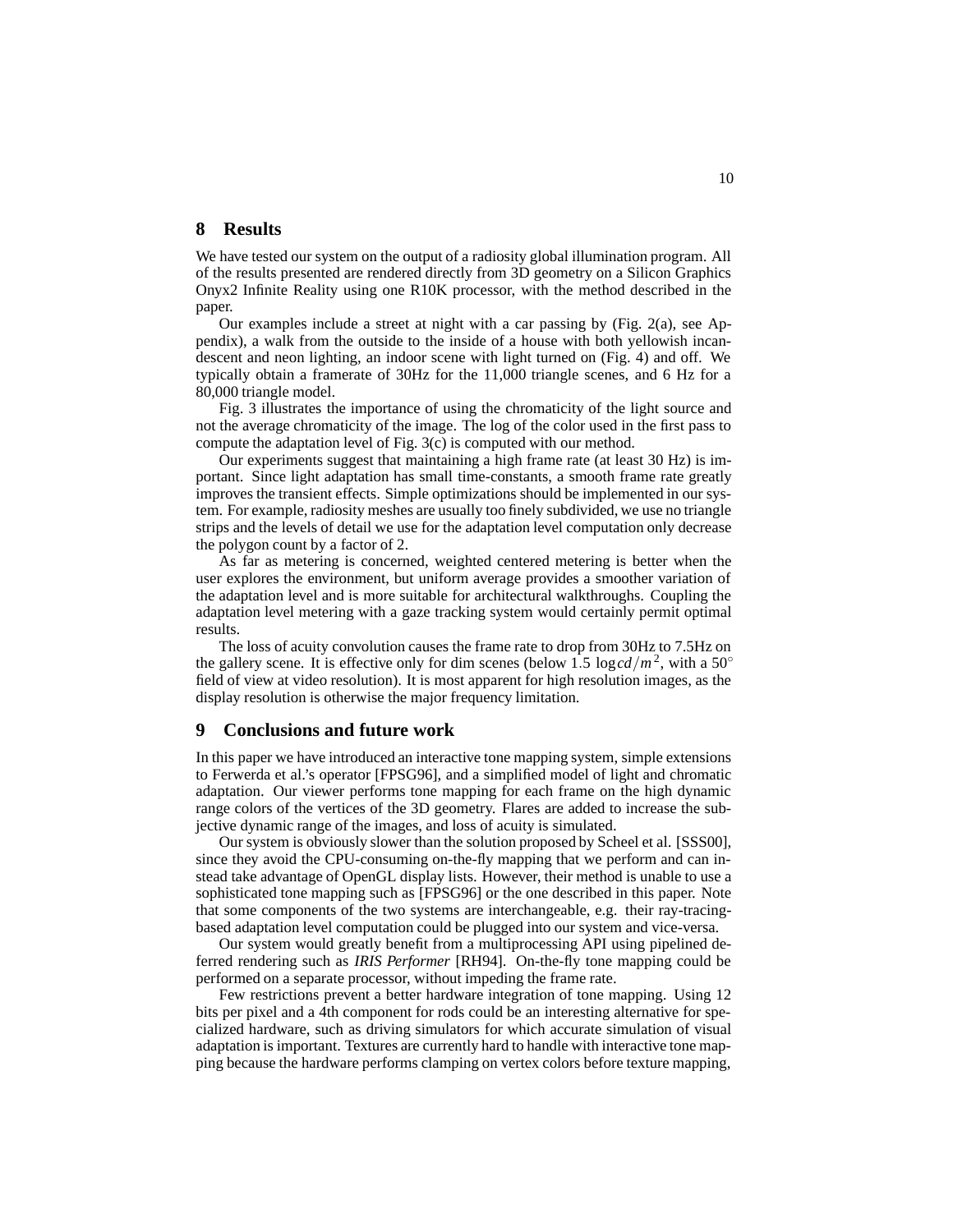rather than on a per pixel basis. A pixel of the texture with value  $v < 1.0$  thus cannot be mapped to a color greater than *v*, preventing the depiction of the white impression due to response compression during dazzling.

Many interesting problems in the area of tone mapping remain. A forthcoming paper will present a more elaborate model of visual adaptation [DD00] for interactive applications. A great deal of work remains to be done, especially for local methods, where the conjugate effect of gaze saccades and local adaptation is quite complicated. Tone mapping in mesopic conditions is another challenging area, as the complex interaction between rods and cones and their effect on the appearance of colors must be simulated.

## **Acknowledgments**

We thank Stephen Duck, Max Chen and Gernot Schaufler for the models that they built for this project, and Jim Ferwerda and Sumant Pattanaik, who kindly answered our questions about their adaptation model. Thanks to the reviewers and Steven Gortler for their advice. This work was supported by an NSF Postdoctoral Research Associates award (EIA-9806139), an NSF CISE Research Infrastructure award (EIA-9892229), an NSF-INRIA Cooperative Research award (INT-9724005), and a grant from Intel.

## **References**

| Adelson. Saturation and adaptation in the rod system. Vision Research, 22:1299,<br>1982.                                                                                                     |
|----------------------------------------------------------------------------------------------------------------------------------------------------------------------------------------------|
| Bäuml. Color constancy: the role of image surface in illuminant adjustment. JOSA<br>A, 16(7):1521, 1999.                                                                                     |
| R. Bracewell. Two-Dimensional Imaging. Prentice Hall, 1995.                                                                                                                                  |
| Breneman. Corresponding chromaticities for different states of adaptation to com-<br>plex visual fields. JOSA A, 4(6):115, 1987.                                                             |
| The world is not grey.<br>Investigative Ophtalmology and Visual Sc,,<br>Brown.<br>35(Suppl.), 1994.                                                                                          |
| Chiu, Herf, Shirley, Swamy, Wang, and Zimmerman. Spatially nonuniform scaling<br>functions for high contrast images. In <i>Proc. Graphics Interface</i> , 1993.                              |
| Durand and Dorsey. A computational model of visual adaptation for time-dependent<br>tone-mapping. submitted for publication, 2000. http://graphics.lcs.mit.edu/~fredo.                       |
| D'Zmura and Lennie. Mechanisms of color constancy. JOSA A, 10:1662, 1986.                                                                                                                    |
| Fairchild. Color Appearance Models. Addison-Wesley, 1998.                                                                                                                                    |
| Ferwerda. Fundamentals of spatial vision. In Applications of visual perception in<br>computer graphics, 1998. Siggraph '98 Course Notes.                                                     |
| Jim Ferwerda and Sumant Pattanaik. personal communication, 2000.                                                                                                                             |
| Ferwerda, Pattanaik, Shirley, and Greenberg. A model of visual adaptation for real-<br>istic image synthesis. In Computer Graphics (Proc. Siggraph), 1996.                                   |
| Fairchild and Reniff. Time course of chromatic adaptation for color-appearance<br>judgments. <i>JOSA A</i> , 12(5):824, 1995.                                                                |
| Greenberg, Torrance, Shirley, Arvo, Ferwerda, Pattanaik, Lafortune, Walter, Foo,<br>and Trumbore. A framework for realistic image synthesis. In Computer Graphics<br>(Proc. Siggraph), 1997. |
| Hayhoe, Benimoff, and Hood. The time course of multiplicative and subtractive<br>adaptation process. Vision Research, 27:1981, 1987.                                                         |
| Hood and Finkelstein. Sensitivity to light. In Boff, Kaufman, and Thomas, editors,<br>Handbook of Perception and Human Performance. Wiley and Sons, 1986.                                    |
| Hunt. Light and dark adaptation and the perception of color. JOSA A, 42(3):190,<br>1952.                                                                                                     |
| Hunt. The reproduction of Color (5th ed.). Kings Langley: Fountain Press, 1995.                                                                                                              |
|                                                                                                                                                                                              |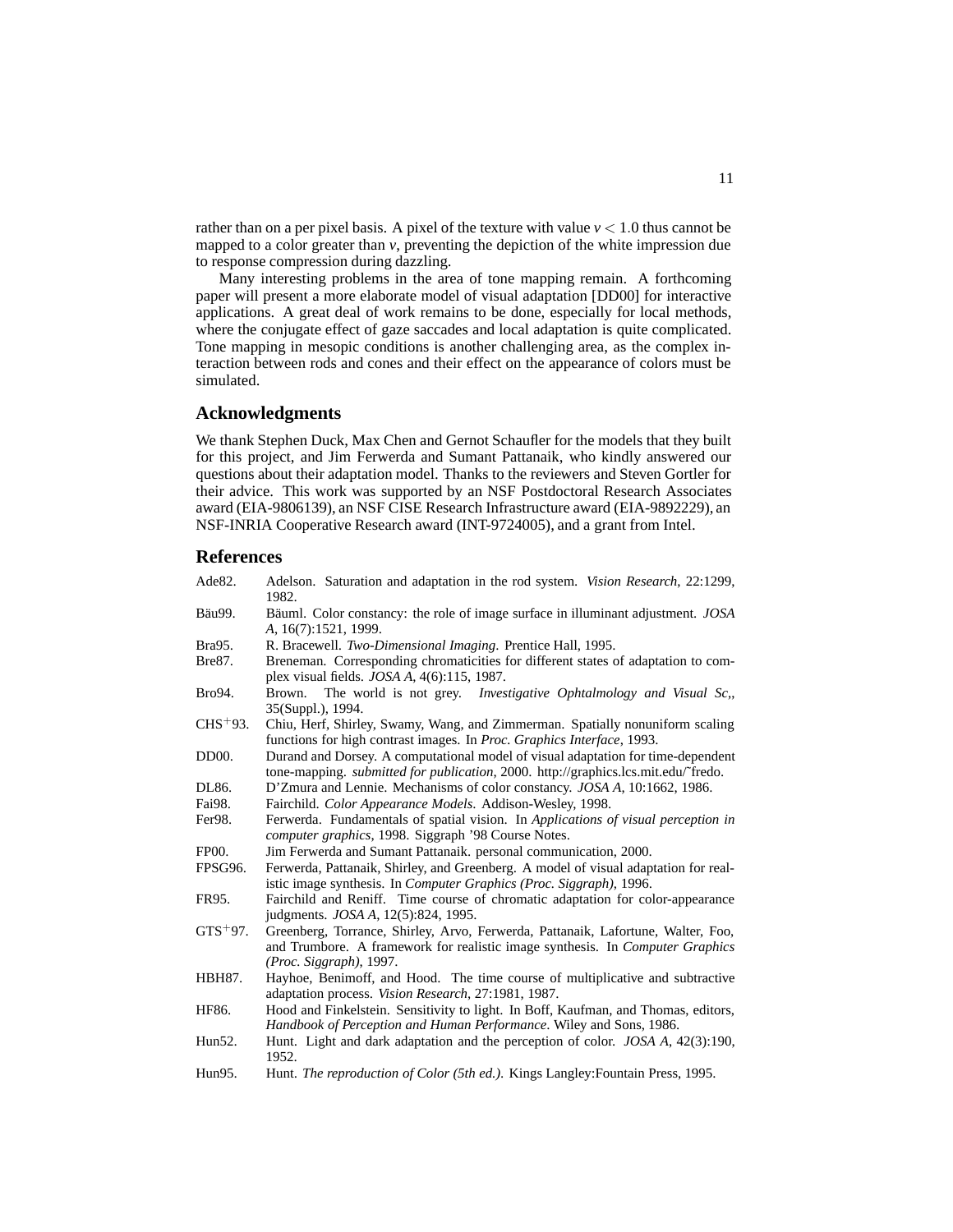- MH99. Möller and Haines. *Real-Time Rendering*. A.K. Peters Ltd., 1999.
- Mil91. Millerson. *Lighting for Television and Film, 3rd ed.* Focal Press, 1991. Nik00. Nikon. http://www.nikon.ca, 2000.
- NKON90. Nakamae, Kaneda, Okamoto, and Nishita. A lighting model aiming at drive simulators. In *Computer Graphics (Proc. Siggraph)*, 1990.
- NMNP98. Neumann, Matkovic, Neumann, and Purgathofer. Incident light metering in computer graphics. *Computer Graphics Forum*, Dec. 1998.
- PFFG98. Pattanaik, Ferwerda, Fairchild, and Greenberg. A multiscale model of adaptation and spatial vision for realistic image display. In *Computer Graphics (Proc. Siggraph)*, 1998.
- PS86. Pokorny and Smith. Colorimetry and color discrimination. In Boff, Kaufman, and Thomas, editors, *Handbook of Perception and Human Performance*. Wiley and Sons, 1986.
- PTYG00. Pattanaik, Tumblin, Yee, and Greenberg. Time-dependent visual adaptation for realistic image display. In *Computer Graphics (Proc. Siggraph)*, 2000. to appear.
- RH94. Rohlf and Helman. IRIS performer: A high performance multiprocessing toolkit for real–Time 3D graphics. In *Computer Graphics (Proc. Siggraph)*, 1994.
- Sch95. Schlick. Quantization techniques for visualization of high dynamic range pictures. *Eurographics Workshop on Rendering*, 1995.
- SFB92. Stokes, Fairchild, and Berns. Precision requirement for digital color reproduction. *ACM Trans. on Graphics*, 11:406, 1992.
- Sha37. Shaler. The relation between visual acuity and illumination. *J. of General Physiology*, 21:165, 1937.
- SSS00. Scheel, Stamminger, and Seidel. Tone reproduction for interactive walkthroughs. In *Proc. of Eurographics*, 2000. to appear.
- SSZG95. Spencer, Shirley, Zimmerman, and Greenberg. Physically-based glare effects for digital images. In *Computer Graphics (Proc. Siggraph)*, 1995.
- THG99. Tumblin, Hodgins, and Guenter. Two methods for display of high contrast images. *ACM Trans. on Graphics*, 18(1), January 1999.
- TR93. Tumblin and Rushmeier. Tone reproduction for realistic images. *IEEE Computer Graphics and Applications*, 13(6), 1993.
- Tre70. P. W. Trezona. Rod participation in the "blue" mechanism and its effect on colour matching. *Vision Research*, 10:317, 1970.
- TT99. Tumblin and Turk. LCIS: a boundary hierarchy for detail-preserving contrast reduction. In *Computer Graphics (Proc. Siggraph)*, 1999.
- Tum99. Tumblin. *Three methods of detail-preserving contrast reduction for displayed images*. PhD thesis, College of Computing Georgia Inst. of Technology, Sep. 1999.
- War94. Ward. A contrast-based scalefactor for luminance display. In Heckbert, editor, *Graphics Gems IV*, page 415. Academic Press, 1994.
- WECaS90. Walraven, Enroth-Cugell, Hood andMacLeod, and Schnapf. The control of visual sensitivity. In Spillmann and Werner, editors, *Visual Perception, The neurophysiological foundation*. Academic Press, 1990.
- WLRP97. Ward-Larson, Rushmeier, and Piatko. A Visibility Matching Tone Reproduction Operator for High Dynamic Range Scenes. *IEEE Trans. on Visualization and Computer Graphics*, 3(4), 1997.
- WS82. Wyszecki and Stiles. *Color Science: Concepts and Methods, Quantitative Data and Formulae*. Wiley, 1982.
- WV84. Walraven and Valeton. Visual adaptation and response saturation. In A. J. van Doorn, W. A. Van de Grind, and J. J. Koenderink, editors, *Limits in Perception*. VNU Science Press, 1984.